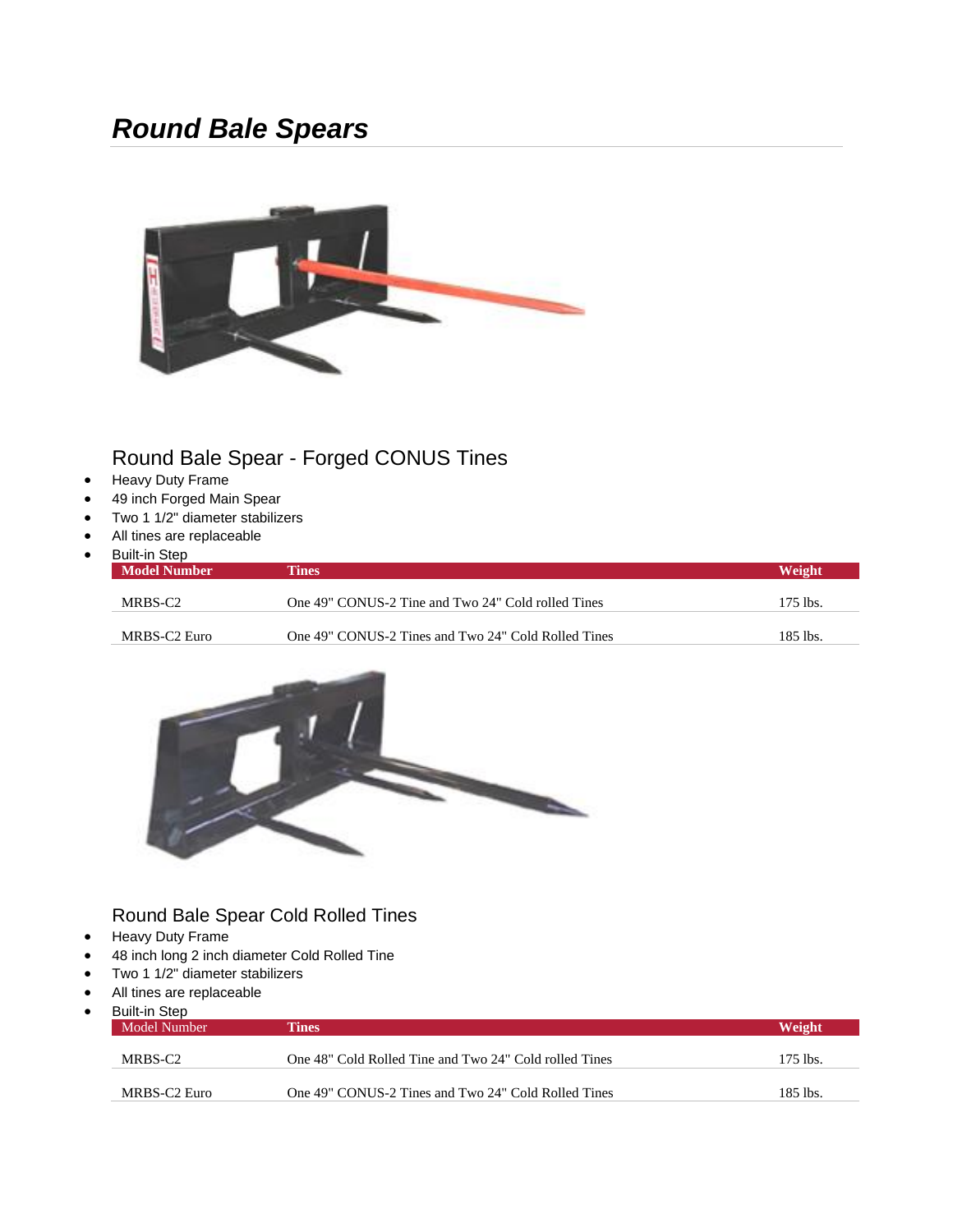#### **Mounts**

- Skid-Steer Mount (Standard)
- Euro/Global Mount
- Some tractor mounts available ( call for details)

# *Square Bale Spears*



#### Square Bales Spears - Cold Rolled Tines

- Heavy duty frame
- Three 1 3/4" diameter cold rolled tines
- Useable Tine length 29"
- All tines are replaceable
- Built-in Step

#### Square Bale Spears - Forged Tines

- Heavy Duty Frame
- Three 32.5" Forged Tines
- Useable Tine length 28"
- All tines are replaceable
- Built-in Step

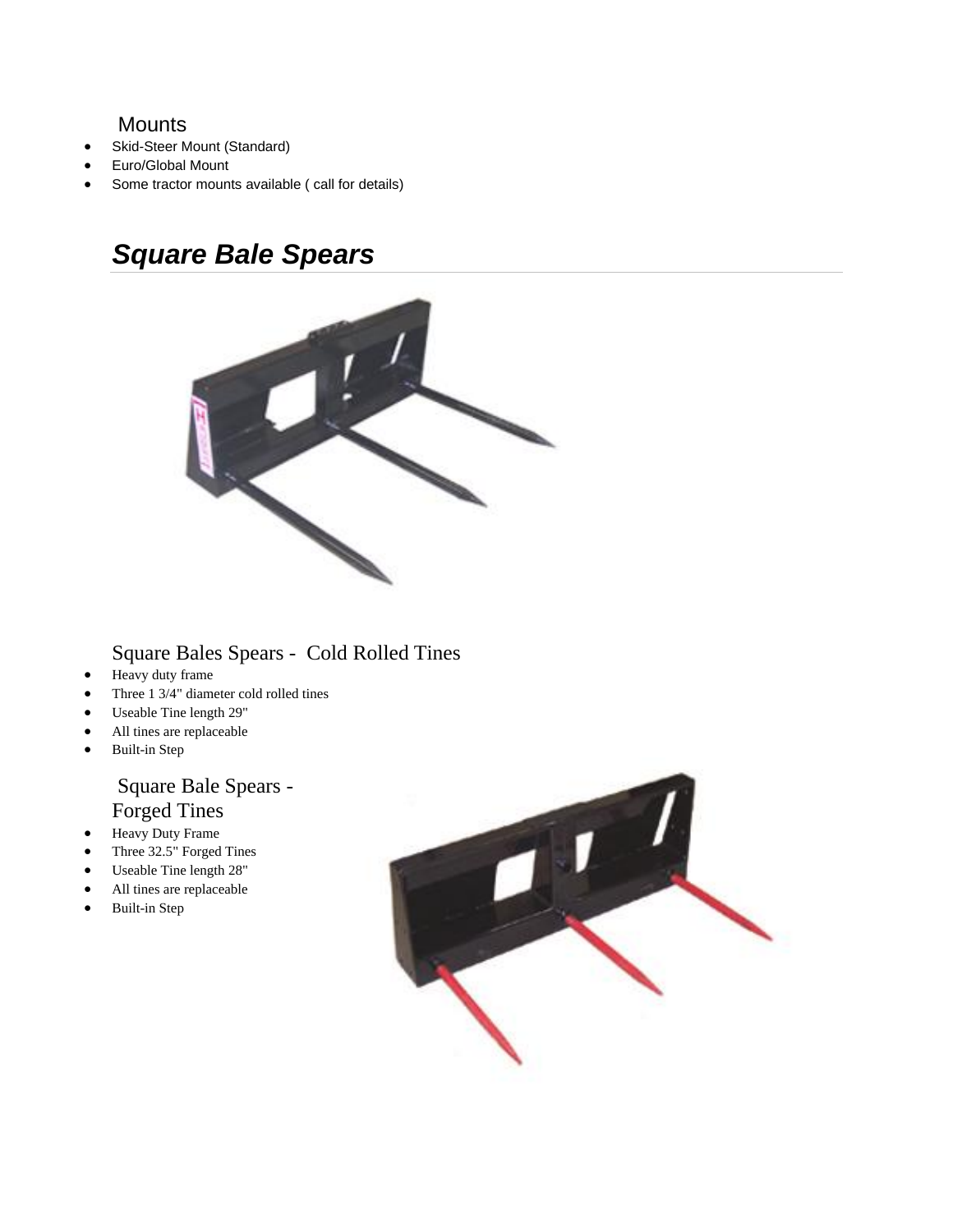# *Large Square Bale Spear*



Large Square Bale Spears - Cold Rolled Tines

- **Model# MLSBS-CR**
- Heavy Duty Frames
- Frame width 60 inches
- Two 42 inch Cold Rolled Tines
- Two 34 inch Cold Rolled Tines
- All tines are replaceable
- Built-in step

Large Square Bale Spears - CONUS **Tines** 

- **Model# MLSBS-C2**
- Heavy Duty Frames
- Frame width 60 inches
- Four 39" forged CONUS 2 tines
- All tines are replaceable
- Built-in step **Easily add High Back extensions on either model from the factory or do it yourself with the ready made high back openings**